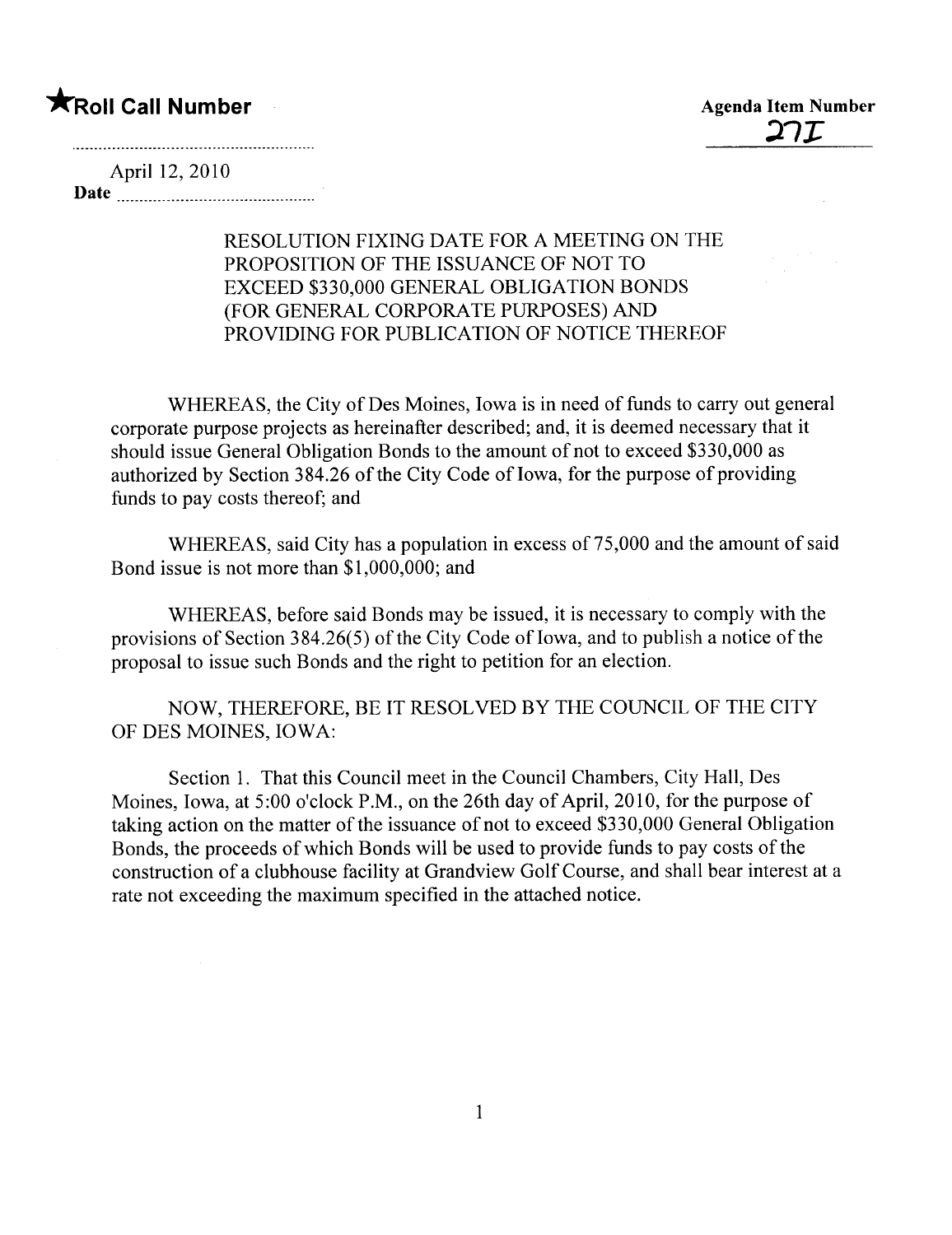## **\***Roll Call Number Agenda Item Number

<u>d | 1 - </u>

April 12, 2010

Date <u>manual communication</u>

Section 2. That the Clerk is hereby directed to cause at least one publication to be made of a notice of said meeting in a legal newspaper, printed wholly in the English language, published at least once weekly, and having general circulation in said City, said publication to be not less than ten clear days before the date of said public meeting on the issuance of said Bonds.

Section 3. The notice of the proposed action to issue said Bonds shall be in substantially the following form: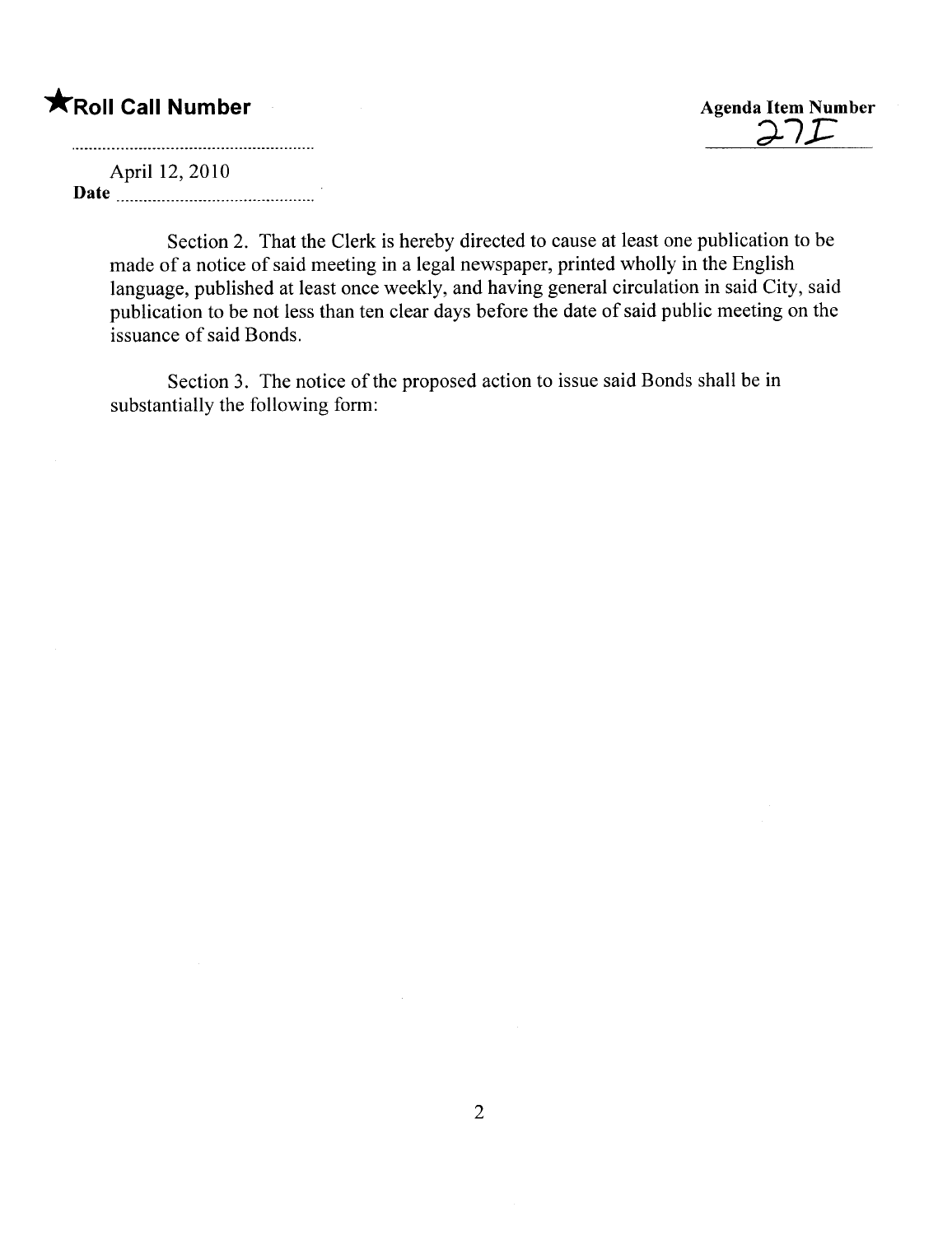## **\*** Roll Call Number Agenda Item Number

April 12, 2010 Date <u>music communication</u>

> NOTICE OF MEETING OF THE COUNCIL OF THE CITY OF DES MOINES, IOWA, ON THE MATTER OF THE PROPOSED ISSUANCE OF NOT TO EXCEED \$330,000 PRINCIPAL AMOUNT OF GENERAL OBLIGATION BONDS (FOR GENERAL CORPORATE PURPOSES), AND HEARING ON ISSUANCE OF SAID BONDS

Public Notice is hereby given that the Council of the City of Des Moines, Iowa, will hold a public hearing on the 26th day of April, 2010, at 5:00 o'clock P.M., in the Council Chambers, City Hall, Des Moines, Iowa, at which meeting the Council proposes to take action for the issuance of not to exceed \$330,000 General Obligation Bonds, bearing interest at the rate of not to exceed nine per centum (9%) per annum, said Bonds to be issued for the purpose of providing funds to pay costs of the construction of a clubhouse facility at Grandview Golf Course.

At any time before the date of said meeting, a petition, asking that the question of issuing such Bonds be submitted to the legal voters of said City, may be fied with the Clerk of said City in the manner provided by Section 362.4 of the City Code of Iowa, pursuant to the provisions of Section  $384.26(5)$  of the City Code of Iowa.

This Notice is given by order of the Council of the City of Des Moines, Iowa, as provided by Section  $384.26(5)$  of the Code of Iowa.